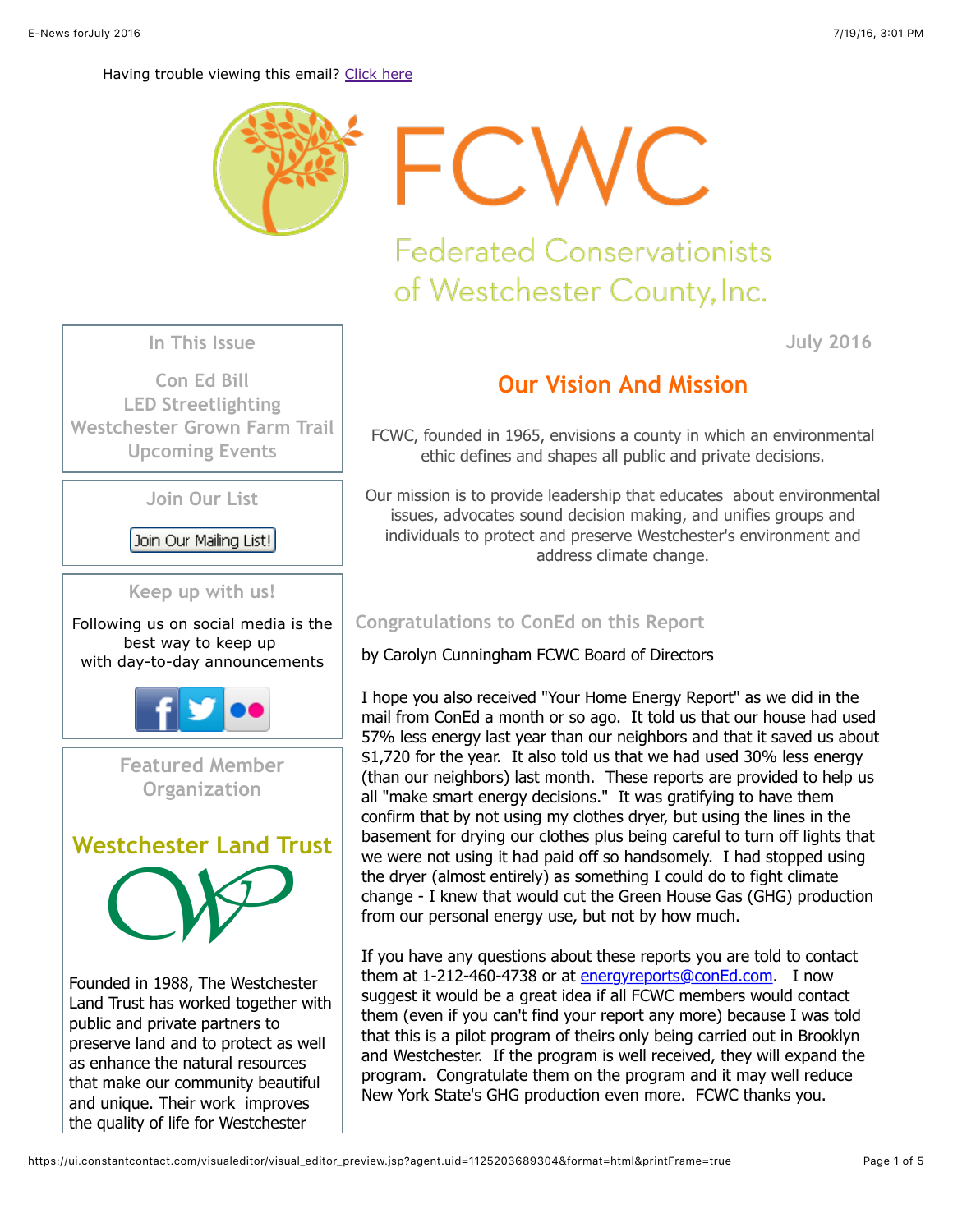Westchester Land Trust preserves land for future generations, having protected nearly 8,000 acres of land in Westchester and eastern Putnam Counties, and in doing so has protected land that surrounds public drinking water supplies and connects protected land that supports plant and animal communities. Their newest addition, Otter Creek, is open to the public at no cost. Located in Mamaroneck, the preserve is WLT's first large-scale holding in Lower Westchester and signifies their growing efforts to expand their projects throughout Westchester County.

WLT also partners with area farmers to increase access to local food. Their work to help strengthen local farms includes their Farmland Match Program, which connects farmers who need land with property owners who have land to lease. In recent news, they have just been approved for a grant to continue protecting local farmland, namely Westchester County's oldest working farm - the historic Stuart's Fruit Farm in Somers. This grant will ensure that the land remains available for agricultural use forever. For current updates, photographs and videos - visit (and like!) Westchester Land Trust's facebook page. Check out their website if you would like more information on the noble work that the Westchester Land Trust does by visiting [www.WestchesterLandTrust.com](http://westchesterlandtrust.org/) .



### **Scarsdale Lauches LED Pilot**

#### First in Westchester to Pilot Soft Colored Lights by Ron Schulhof- Scarsdale Forum Sustainability Committee

Scarsdale has launched their LED streetlight pilot program which is the first in Westchester to pilot soft colored lights. After testing lights of various colors on multiple streets in Scarsdale, a softer colored light was chosen for Scarsdale's LED Streetlight Pilot Program. The lights provide the same energy and cost savings as cooler (or whiter) lights. If you are from a community that is interested in softer colored LED streetlights, the Scarsdale Pilot is open for all to see.

Scarsdale's LED pilot began with a report from the town's civic environmental committee about the environmental and financial benefits of switching the town's 2,000 streetlights to LEDs. Following the report a committee of volunteer residents and village staff was formed to research LED Streetlights and develop a pilot program. In addition to the environmental and financial benefits, the color and brightness of the lights are key considerations of the committee. Prior to launching the Pilot, multiple streets were setup with lights of various colors and brightness allowing for a side by side comparison of the different options available. These demo sites include lights of 4,000K (whiter), 3,000K (soft) and 2,700 (softer) colors, as well as lights of varying brightness (wattages). The demo sites are still installed and available to view.

If your community is interested in learning more about the Scarsdale LED Pilot or would like to view the Pilot Program lights, the committee can be reached at [LED@scarsdale.com.](mailto:LED@scarsdale.com)

Copies of the committee's reports, including locations of the Pilot lights, are available on Scarsdale.com or by sending an email to [LED@scarsdale.com.](mailto:LED@scarsdale.com)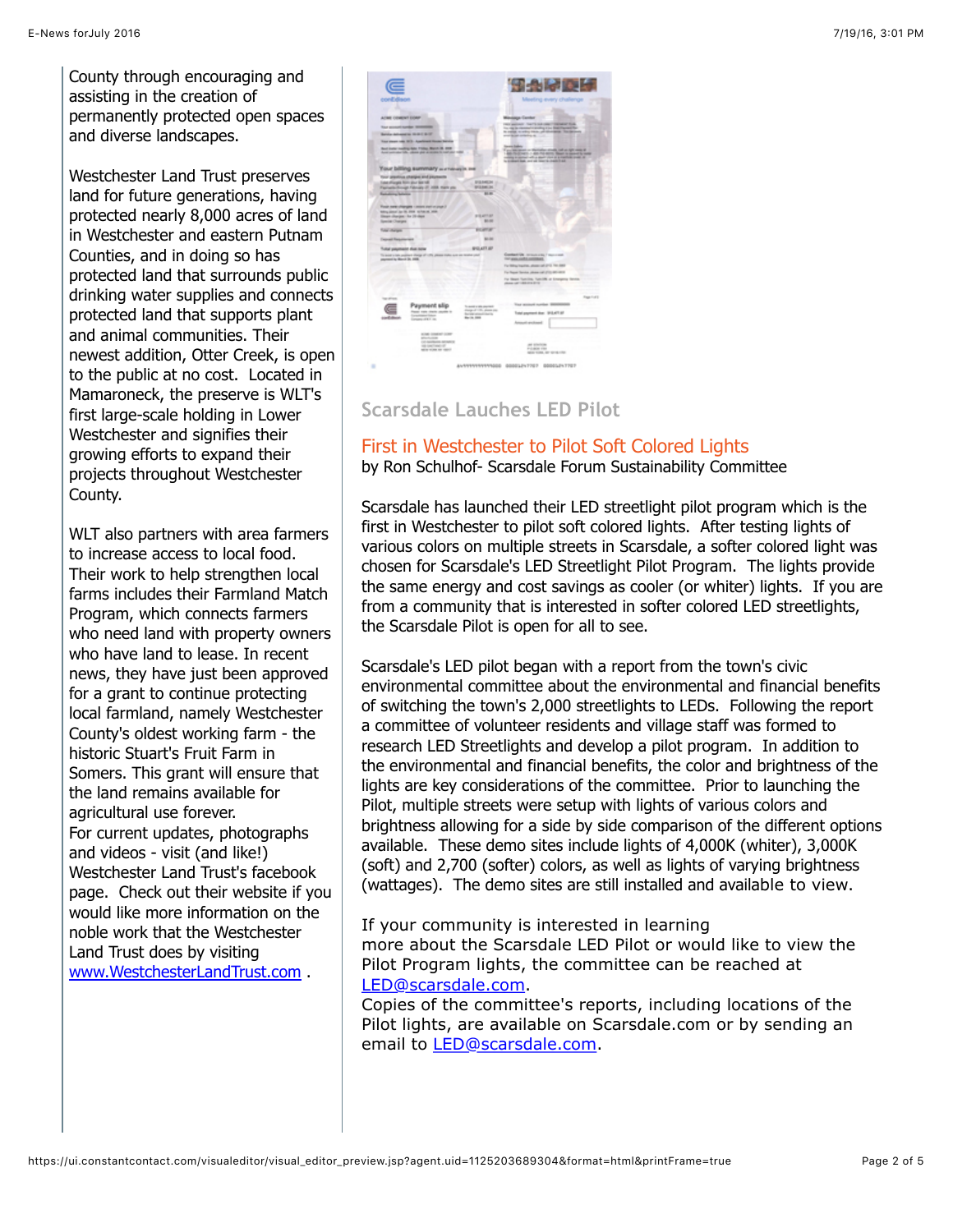

The Frederick P. Rose Preserve in Lewisboro



Otter Creek Preserve in Mamaroneck

## **Soil and Water Conservation Achievement Awards**

The Westchester County Soil and Water Conservation District and Department of Planning invite your participation in their third annual Soil and Water Conservation Achievement Awards program for 2016. The awards recognize activities and projects that best promote the voluntary conservation, management and restoration of soil and water resources in Westchester County.

The following entities may be nominated for Soil and Water Conservation Achievement Awards:

(1) public and private schools and school districts, including school classes and other school-supported groups (individual students are not eligible);

(2) municipalities (individual agencies, boards, commissions and councils may apply);

(3) county, state and federal



# **'Westchester Grown' Farm Trail**

Late last month, the 'Westchester Grown' Farm trail was announced as a New York Sate Farm trail. The farm trail is a state designated route that spans 17 miles through Westchester County, including farms in Sleepy Hollow to North Salem.

The efforts to create the "Westchester-Grown" Farm Trail as a New York State Farm Trail have been made by FCWC member organization-Friends of Hilltop Hanover Farm, Inc. and the Westchester County Office of Film & Tourism. The trail is dedicated to local farmers who grow crops and raise animals locally, and will help Westchester residents experience the agricultural bounty that is growing right in their own back yard.

Many of these farms and farmers have a long history with the county with strong ties to the community and are supported by local shops and restaurants, which will be designated as the Friends of the Westchester Grown Farm Trail.

Farms and farm stands along the trail include:

- Harvest Moon Farm & Orchard
- Hemlock Hill Farm
- Hilltop Hanover Farm & Environmental Center
- Muscoot Farm
- Ryder Farm Cottage **Industries**
- Seedswell Vegetable Farm
- Stone Barns Center for Food & Agriculture
- Stuarts Farm and **Orchard**
- Sundial Farm
- The Farmer & The Fish
- The Meadows Farm
- Thompson's Cider Mill
- White Oak Farm
- Wilkens Fruit & Fir Farm



Baby pigs at Muscoot Farm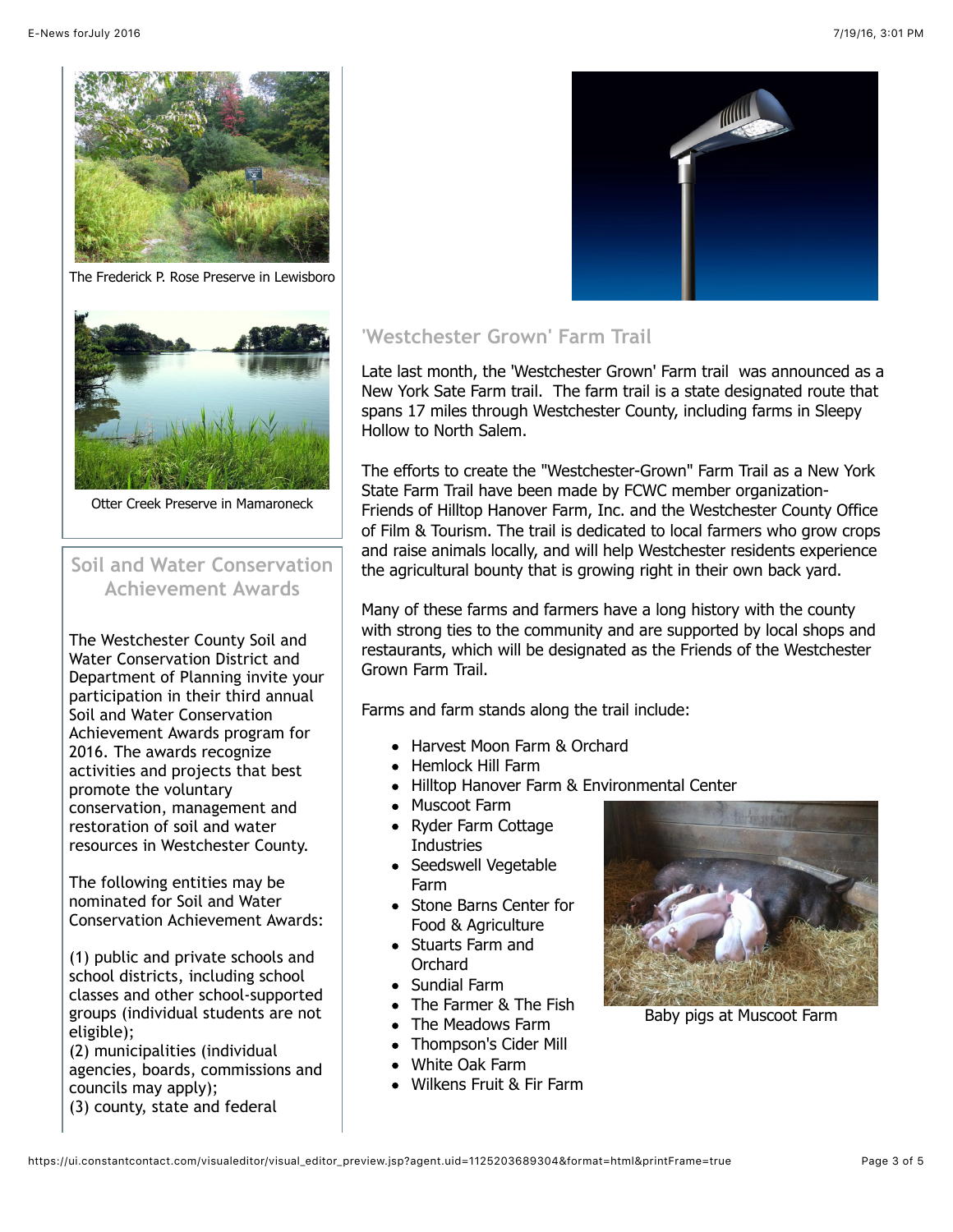#### agencies; and

(4) not-for-profit organizations for activities and projects that have been carried out or completed within the past three years in Westchester County.

The deadline for submitting nominations is October 14, 2016.

A copy of the awards solicitation letter and nomination form are attached. The letter and form also are available at: [www.westchestergov.com/soilwater](http://undefined/)

Last year, municipalities, an elementary school and not-forprofit organizations submitted nine nominations for activities and projects throughout the county. This year, we expect a similarly enthusiastic response.

**Shopping With Purpose**

**Raise Money For FCWC Without Even Trying!**



 [Click here to start!](http://smile.amazon.com/gp/charity/homepage.html?orig=%2Fgp%2Fbrowse.html%3Fnode%3D11448061011&ein=23-7318743)

#### **Events**

For a full list of our member organization's events and happenings, check out our Federation Calendar at [www.fcwc.org/calendar](http://www.fcwc.org/#!calendar/czy8). Remember to always confirm events before attending. Check back regularly as we are always updating.

#### **Family Campout**

*Sponsored by:* Greenburgh Nature Center *When:* Saturday July 16 and August 20 *Where:* 99 Dromore Rd, Scarsdale, NY 10583, USA

You supply the tent and sleeping bag, we'll supply the nature, food, and fun! Enjoy a delicious BBQ, Explore our moonlit trails with a naturalist. Enjoy s'mores by the fire, Play on our Nature's Discovery Playground, and bring your own frisbees, bats and balls, and other entertainment items for fun on our Great Lawn!! Rain or Shine. No Refunds. Limited to 20 families each night. Each tent must include a minimum of one adult. Every family must have a valid membership on date of event. Reservations required. Fee: \$75/adult and \$25/child. Children 2 and under are FREE. [www.greenburghnaturecenter.org](http://www.greenburghnaturecenter.org/).

#### **The Wizard Of Oz**

*Sponsored by:* Westmoreland Sanctuary *When:* Friday, Saturday and Sunday July 22, 23, 24, 29, 30, 31 *Where:* 260 Chestnut Ridge Rd, Mt Kisco, NY

Westmoreland Sanctuary, is pleased to announce that tickets are now available for purchase to its outdoor theatrical production of The Wizard of Oz. This is local community theatre at its finest where cast members children and adults - hail from all over the county. For more information [http://www.westmorelandsanctuary.org.](http://www.westmorelandsanctuary.org/)

#### **5th Annual Firefly Festival**

*Sponsored by:* Friends of Trailside Nature Museum *When*: Friday, July 22 *Where:* Trailside Nature Museum, Warm Pound Ridge Reservation

That special time of year has come again when we can witness the daily light show at dusk as fireflies light up the air all around us. Join park staff and other area families at the end of Michigan Road for an ice cream social, a fire, and a delightful evening spent observing, catching and releasing these magnificent creatures. Bring a lawn chair or blanket for a comfortable seat for the show. For more information contact Trailside Museum at (914) 864-7322.

#### **Yoga in The Park**

*Sponsored by:* Westchester Parks Foundation *When:* Wednesday, July 27 and August 10 *Where:* Rye Playland Beach

This class will be open to any level of flexibility (or lack thereof!) Instructed by teachers at Tovami Yoga. Sign up here or find us on